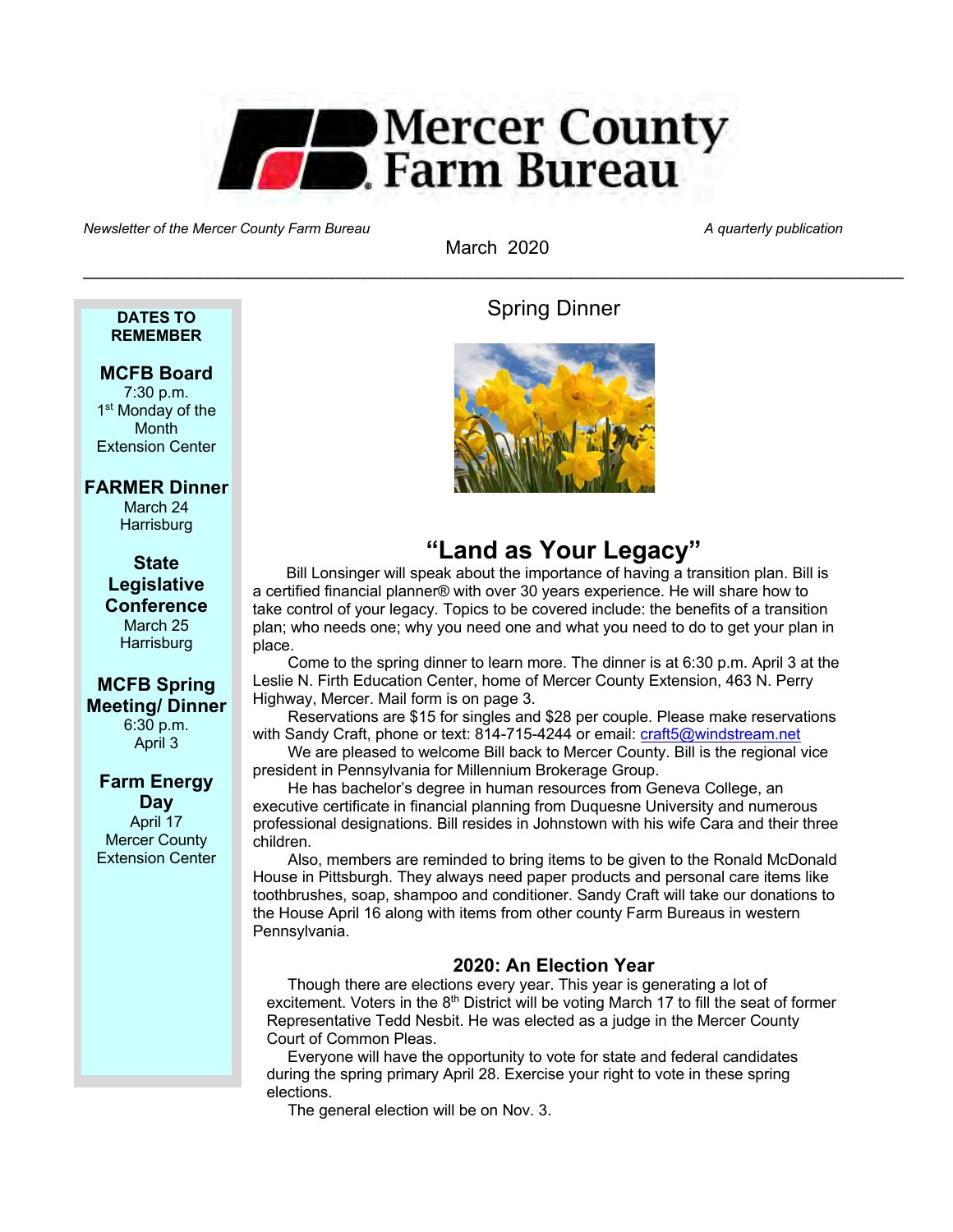### **MCFB DIRECTORS**

ROBERT CRAFT 716-499-2381 craft5@windstream.net **President** 

STEVE PAXTON 724-992-8718; 814-786- 9752 paxtonll.llp@gmail.com Vice president

ANDREW SPENCER 724-962-2620 aspencer7810@gmail.com Vice president

LANA MOZES 724-588-9480; 724-456- 3538 l\_mozes@hotmail.com **Secretary** 

SAM HUFF 724-699-3609 Sam@easthillfarm.farm **Treasurer** 

JEANICE FERRIS **BRITVICH** 724-948-2973 ieanice@ferrisfarm.net

WILLIAM CANNON 724-962-7250; 724-699- 3775 easthill@easthillfarm.farm

MARK CANON 724-734-9611 markrcanon@gmail.com

LARRY MOOSE 724-533-4376 lmooseacres@gmail.com

**STATE BOARD MEMBER** ROBERT CRAFT 716-499-2381 craft5@windstream.net

**REGIONAL ORGANIZATION DIRECTOR** AL WEBER 412-897-6991 aweber@pfb.com

## **Responding to Action Alerts Is Easier For Smartphone Users**

It is important for members to respond to the Action Alerts from PFB. This is how our legislators and regulators find out how we as farmers feel about the current issues. Responding is easy by computer but now is also available through a text messaging system.

In less than five minutes, you can send a timely message to members of the General Assembly, Congress or regulatory agencies that could influence important legislation or regulations to the benefit of the agricultural community.

Now, you can receive and respond to Action Alerts via text message. Here's how to sign up:

1. Text "PFB" to 50457. 2. You will receive a text message thanking you for signing up. Just click on the link highlighted in blue to complete the registration. 3. The link will send you to a registration page. Fill out the information and click SAVE. 4. Start receiving and responding to important Action Alerts from PFB, right from your smartphone!

## **Report from Women's Leadership Committee**

<sup>«</sup> Pick up information about this year's safety contests for youth. The contestants need not be children of members. This year Safety Coloring Page Contest for ages 4 – 6; Safety Poster Contest for ages 7 – 12; and a Safety Photo Contest for ages 13 – 18. (Photo release is required) Contact Sandy or visit the PFB website to get guidelines. Please share these contests with the children that you know and with teachers to use with their students.

õ This year's book, *Milking Time*, will be available for purchase for \$10 at the spring meeting. The Minnesota Historical Society published the book, so the story depicts a dairy farm from in the 1950s rather than what it is like today. We encourage members to purchase books for their local schools and libraries.

<sup>« Be watching for information about the Regional Women's Leadership</sup> event this summer. This event always attracts outstanding speakers and an opportunity to interact with women in agriculture from all over western Pennsylvania.

**« Carol Horne has agreed to be a co-chair for the county women's** committee. The board is delighted to have someone in the position.

## **Make Your Voice Count by Responding to U.S. Census**

In April, the U.S. Census Bureau will begin counting every resident of the U.S., a process that occurs every 10 years. The information collected will be used to guide public policy and influence our representation in Harrisburg and Washington for the coming decade.

That's why it's so important that you make sure your voice is counted. The attention and resources our rural communities receive depends greatly on the number of rural residents who respond. Make sure to respond yourself and encourage friends, neighbors and other community members to do the same.

**Watch for your invitation.** Most households—95 percent—will receive an invitation in the mail by April 1, which will include information about how you can answer the Census. Some residents will have their invitations delivered by a Census worker.

**Respond.** All households have the option to respond online, by phone or by mail. Instructions will be on your invitation. Encourage your friends, family and neighbors to respond as well.

**Your response affects representation.** Census data will determine how many seats Pennsylvania holds in Congress and how those districts are drawn.

It will also affect state House and Senate districts. That means that for rural Pennsylvanians to be effectively represented in Harrisburg and Washington, we need to make sure we're counted. (Continued)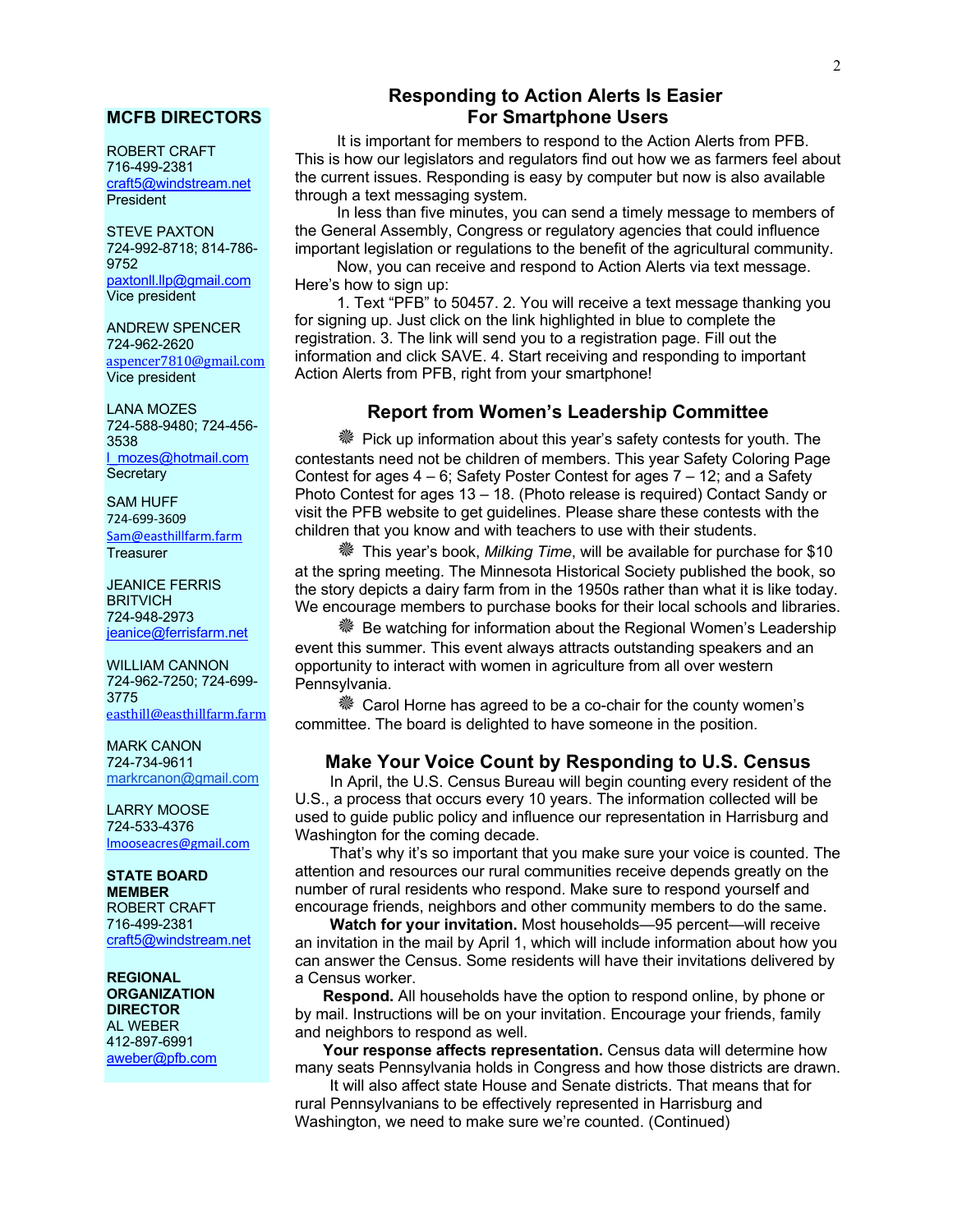**Your response benefits your community.** Census data directs how \$675 billion in federal money is spent each year. Your response is needed to make sure your community receives important investments in areas like infrastructure, health care, education, food security and technology. Learn more about the Census by visiting **pa.gov/Census**.



The Farm Energy Day will provide an overview of sustainable and renewable energy issues as they related to farmers. This program will cover an array of topics related to energy generation and efficiency. The program will end with a tour of a solar energy installation at the Cary Cooper Farm and a methane digester at Fairview Cheese.

Want to learn more contact Craig Conforti, **cxc1688@psu.edu** or Ginger Fenton at 724-662-3141, gdc3@psu.edu .

To register go to: https://extension.psu.edu/farm-energy-day



**PFB Members Lobby in D.C.**

\*\*\*\*\*\*

Eleven Pennsylvania farmers, including Steve Paxton, Mercer County, had an opportunity to strengthen their advocacy skills and advocate for the issues important to Pennsylvania agriculture during a federal affairs trip to Washington, D.C. last month.

| <b>RESERVATIONS for the April 3 Spring Dinner</b>                                                                                                                         |
|---------------------------------------------------------------------------------------------------------------------------------------------------------------------------|
| At the Mercer County Extension Center, 463 Perry Highway, Mercer, PA 16137.<br>Reservations are due March 27,2020                                                         |
| Make reservations with Sandy Craft, 27 Cassidy Drive, Mercer, PA 16137; phone or text: 814-715-                                                                           |
| 4244 or email: craft5@windstream.net<br>Please bring items for the Ronald McDonald House. They need cereal, paper or cleaning<br>products, toiletries, or monetary gifts. |
| Number of people attending Singles - \$15.<br>Couples — 2 for $$28$                                                                                                       |
| Make checks payable to Mercer County Farm Bureau                                                                                                                          |
| Name                                                                                                                                                                      |
| Address                                                                                                                                                                   |
| Phone                                                                                                                                                                     |
|                                                                                                                                                                           |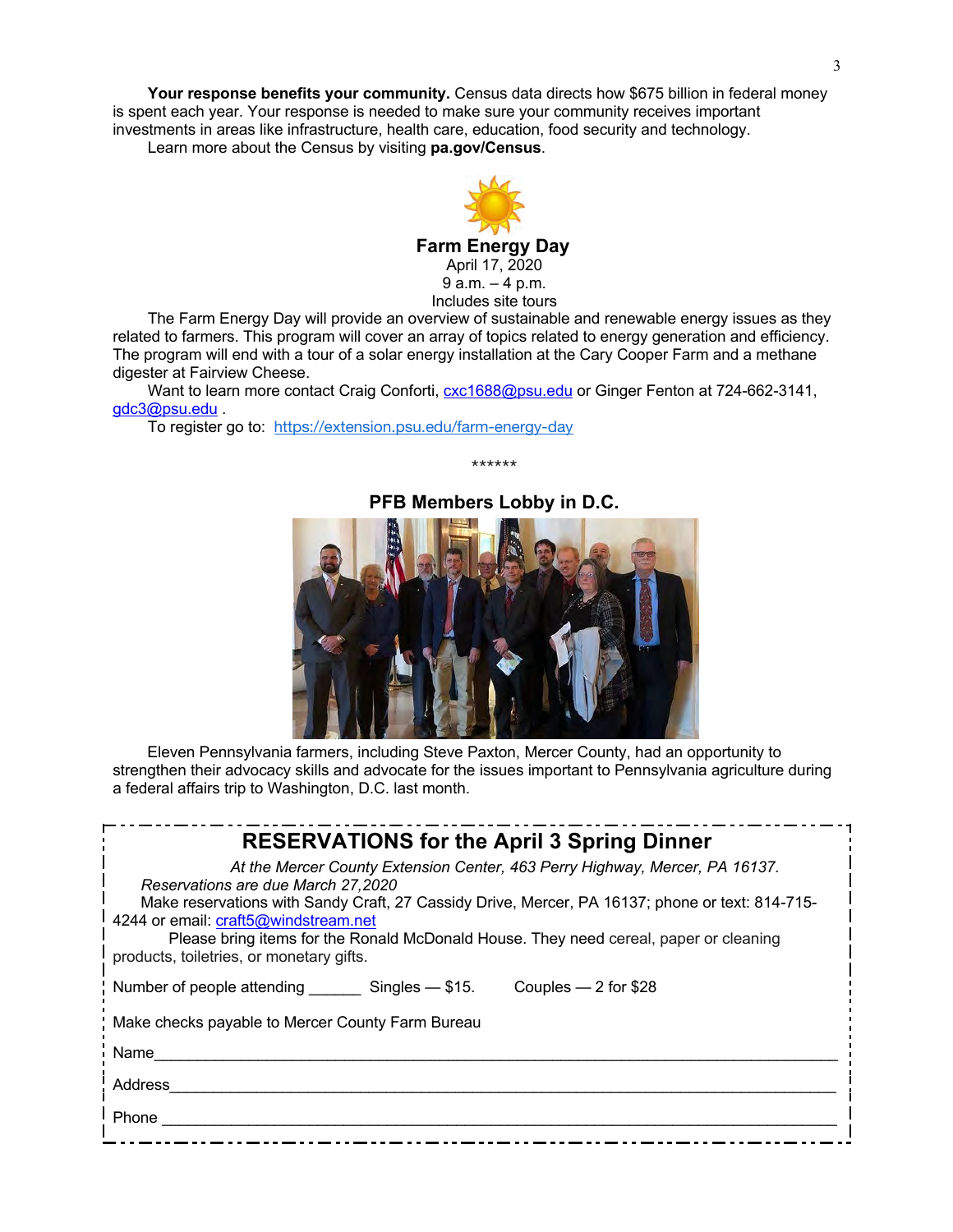# **The Mercer County Farm Bureau Business Directory**





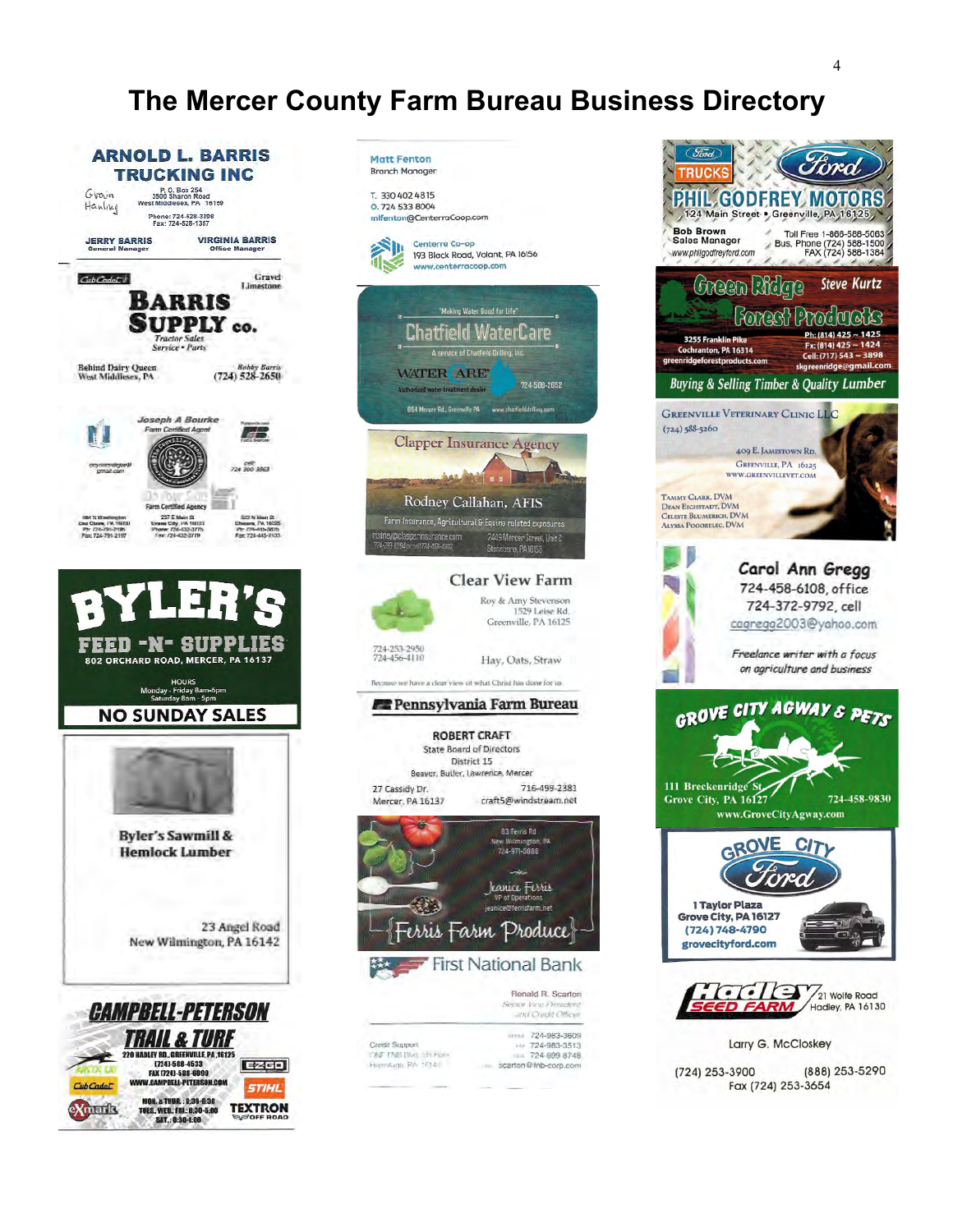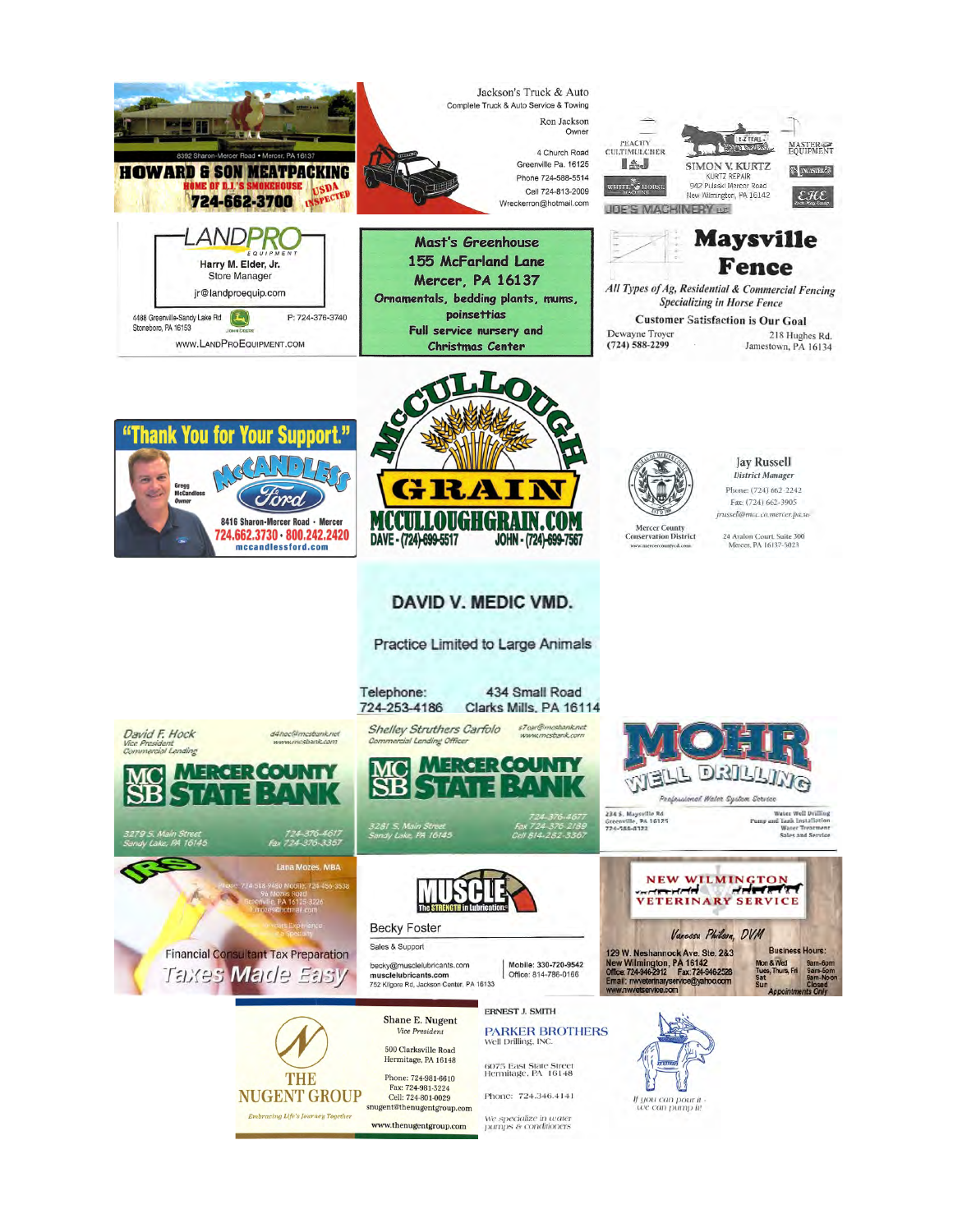



If you would like your business card here. Please email a clear copy of your business card to: Carol Ann Gregg, cagregg2003@yahoo.com

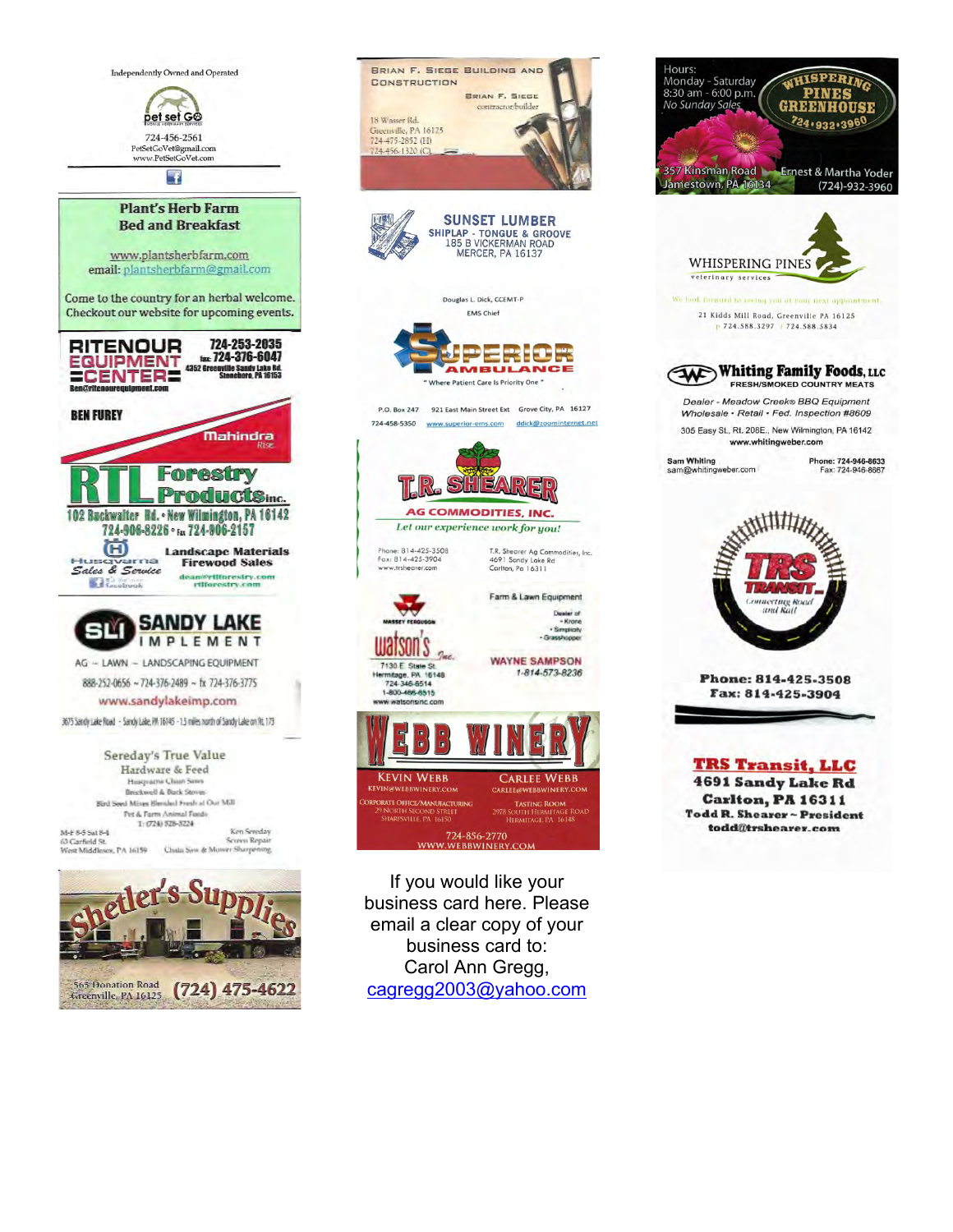## **Contact information for our national and state legislators:**

#### **U.S. Senator Bob Casey**

17 South Park Row, Suite B-150 Erie, PA 16501 Phone: 814-874-5080

### **U.S. Senator Pat Toomey**

United States Federal Building 17 South Park Row, Suite B-120 Erie, PA 16501 Phone: 814-453-3010

#### **Congressman Mike Kelly**

33 Chestnut Avenue Sharon, PA 16146 Phone: (724) 342-7170 www.Kelly.house.gov

#### **State Senator Michele Brooks**

100 Hadley Road Suite 9 Greenville, PA 16125 (724) 588-8911 mbrooks@pasen.gov

#### **State Representative Mark Longietti**

2213 Shenango Valley Freeway, Unit 2-E Hermitage, PA 16148 Phone: 724-981-4655 mlongiet@pahouse.net

### **8th State House District**

234 West Pine St. Grove City, PA 16127 724-458-4911

#### **State Representative Parke Wentling**

395 High St. P.O. Box 17 Conneaut Lake, PA 16316 Phone: 814-382-7200 pwentling@pahousegop.com

## **PFB Members Can Save on Farm, Household Items from MKSalesDirect.com**

Shopping for tools, household and garden items or even a new computer? As a Pennsylvania Farm Bureau member, you have access to special savings from MKSalesDirect.com, an online retailer based in Juniata County.

Your PFB membership will save you 15 percent off your order from MKSalesDirect.com and free shipping on orders of \$99 or more. Orders can be shipped to your home or they can be picked up at the company's brick-and-mortar store, Mifflintown Hardware.

According to owner Klaus Sperlich, what sets MKSalesDirect.com apart from other retailers is a huge selection combined with the customer service of a neighborhood business.

"We are a local business," he said. "We are down to earth. We value our customers. You're not just a number." The online store has more than 140,000 different products available from tools and home improvement items to electronics to farm supplies, housewares, and lawn and garden items. In addition, the store has access to more than 9 million replacement parts for appliances, electronics, building systems and more.

"We can get you what you need," Sperlich said. "We have these resources at our fingertips that we're working with." And if you can't find what you're looking for, the store is happy to take special orders.

"If it exists, we'll get it for you," Sperlich said.

To take advantage of your Farm Bureau member benefit, use the discount code PFB15 at checkout. Learn more about this benefit and others at pfb.com/membership/benefits or by contacting PFB's Member Relations Division at 717-761-2740.

# **Are You Wanting to Create a Business Plan? MSCBS Can Help**

MSC Business Services is available to work with Farm Bureau members to develop business plans that ensure longterm economic viability through a new state grant program that assists with the majority of the cost.

The Pennsylvania Farm Bill adopted last year established up to \$1 million for the Farm Vitality Planning Program. Funding is available for farmers or prospective farmers to create or obtain business plans to enhance the farm's long-term viability, transition ownership of the farm to a family member or another owner or to diversify or expand an existing farm.

Grants are available to cover up to 75 percent of project costs with a maximum grant amount of \$7,500. Funding is first-come, first-served. The application period will close April 3, 2020 or when funding is exhausted.

MSC Business Services is a company affiliated with Pennsylvania Farm Bureau. Learn more about how MSCBS can help you by contacting them at 717-731-3517 or **mscbs@pfb.com**.